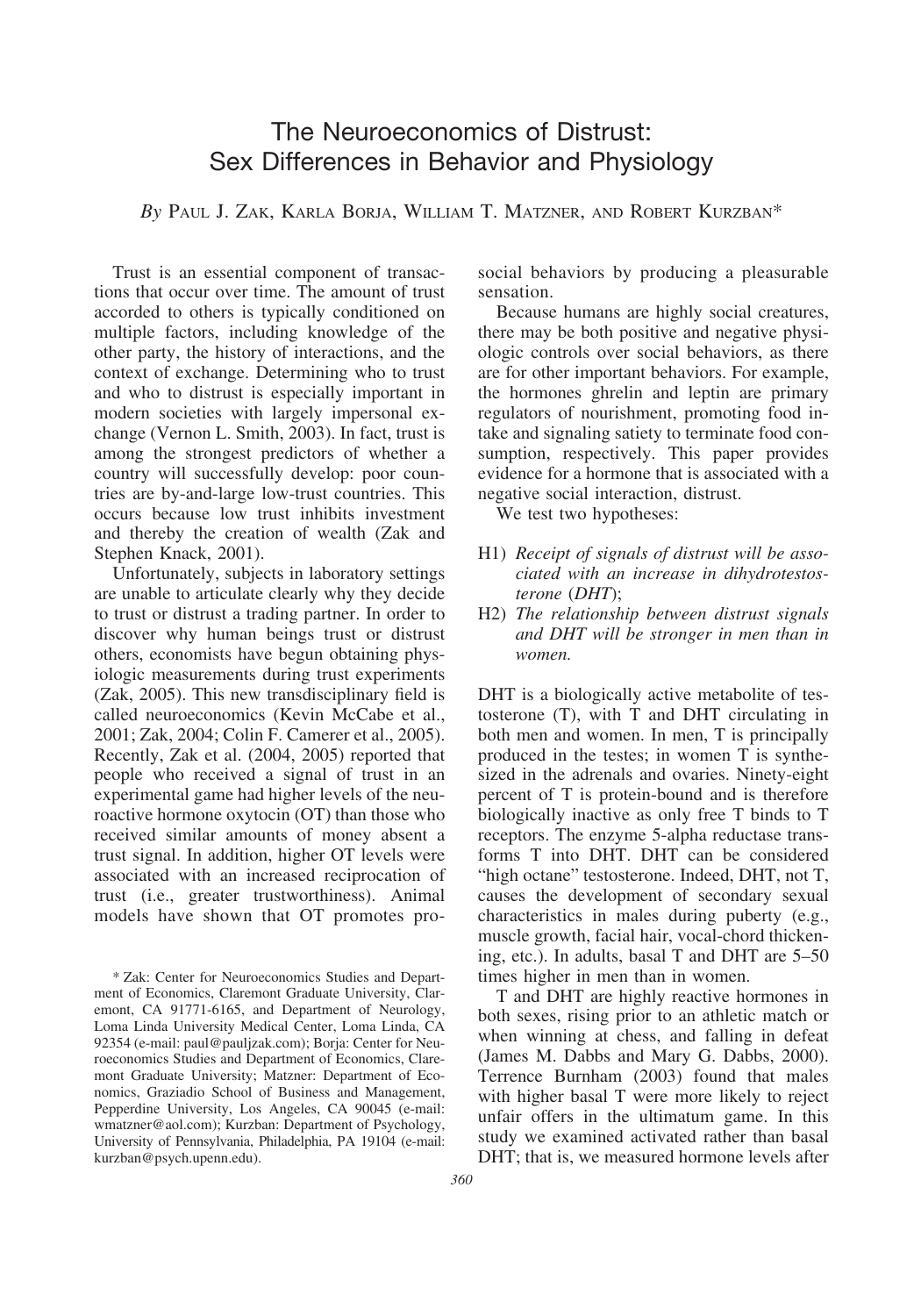a stimulus was presented to subjects. This allowed us to compare DHT levels between men and between women as amount of distrust varied. We do not compare DHT levels across sexes as the latter is nonsensical given basal differences.

### **I. Methods**

Distrust was examined using the "trust game" (Joyce Berg et al., 1995), which we describe in detail. Subjects were recruited for the experiment, provided written informed consent, and assigned an identity-masking code by a lab administrator. All those who showed up earned \$10 for agreeing to spend up to 1.5 hours in the lab and for allowing us to take four tubes of blood from them. Participants were instructed in the decisions that they would be asked to make through a series of examples and assured there was no deception in the experiment. Subjects were then randomly matched into dyads. Within each dyad, subjects were randomly assigned the role of either decision-maker 1 (DM1) or decisionmaker 2 (DM2). DMs interacted only by computer and sat in partitioned computer stations in a  $large$  lab.<sup>1</sup>

When the experiment began, DM1s were prompted via software to send an integer amount of his or her \$10, including zero, to the DM2 in his/her dyad. Both DMs were told that whatever DM1 sent would be taken out of his/ her account and *tripled* in DM2's account. Subsequently, DM2s were told how much the DM1 transferred to him/her and were prompted to return an integer amount, including zero, to the DM1 in the dyad. All subjects were informed that they would make a single decision that affected how much money they would earn during the experiment.

Trust is indexed as the transfer from DM1 to DM2. Trustworthiness is the return transfer from DM2 to DM1. We define *distrust* as the money DM1 did not transfer to DM2 relative to what DM1 could have transferred; that is, distrust  $= 30 - 3(DM1)$  transfer to DM2). This measure is a simple linear metric of the signal of distrust received by DM2 from DM1, with a minimum distrust of zero (complete trust), and maximal distrust of 30. The subgame perfect Nash equilibrium of this game predicts maximal distrust, but across many experiments and experimenters this is uncommon (Camerer, 2003).

Two conditions were run. The Intention condition was the standard game described above where subjects make intentional choices. The Random Draw condition, which is used as a control, has each DM1 publicly pull a ball numbered 0, 1, ... , 10, from an urn, and this amount was deducted from DM1's account and tripled in DM2's account. DM2s were aware in the Random Draw condition that the money they received from DM1s was random rather than an intentional choice. This condition isolates the consequences of intentions to distrust from the effect of receiving more or less money.

Subjects made decisions sequentially, and following each decision, they were led to an anteroom where 28 ml of blood was drawn from an arm vein. The blood was immediately placed on ice and then centrifuged at 1,500 rpm at 4°C for 12 minutes. Plasma and serum were extracted and stored at  $-70^{\circ}$ C prior to analysis (methods are fully described in Zak et al. [2005]).

### **II. Results**

A total of 212 individuals participated in the experiment: 144 in the Intention condition and 68 in the Random Draw condition. Fifty percent of participants were female, and average subject age was 22. All major ethnic groups were represented, and each session had roughly a  $50-50$ mix of male and female subjects. Note that subjects did not know the sex of the other person in their dyad.

The generation of distrust signals by DM1s showed a distinct gender difference in the Intention condition. Female DM1s distrusted DM2s more than men: female distrust averaged 18.24, while male distrust averaged 14.03 (different at  $p = 0.03$ , one-tailed *t* test,  $N = 74$ ). In other words, female DM1s exhibited less willingness to trust others using a monetary transfer.

Next we turn to DM2s. One of the novelties of the research reported here is that we examine the physiologic effect of the *receipt of signals of distrust* by DM2s, rather than simply reporting

<sup>&</sup>lt;sup>1</sup> The experiment was run at the California Social Science Experimental Laboratory (CASSEL) at UCLA. We thank David Levine and Bill Zame for use of the lab.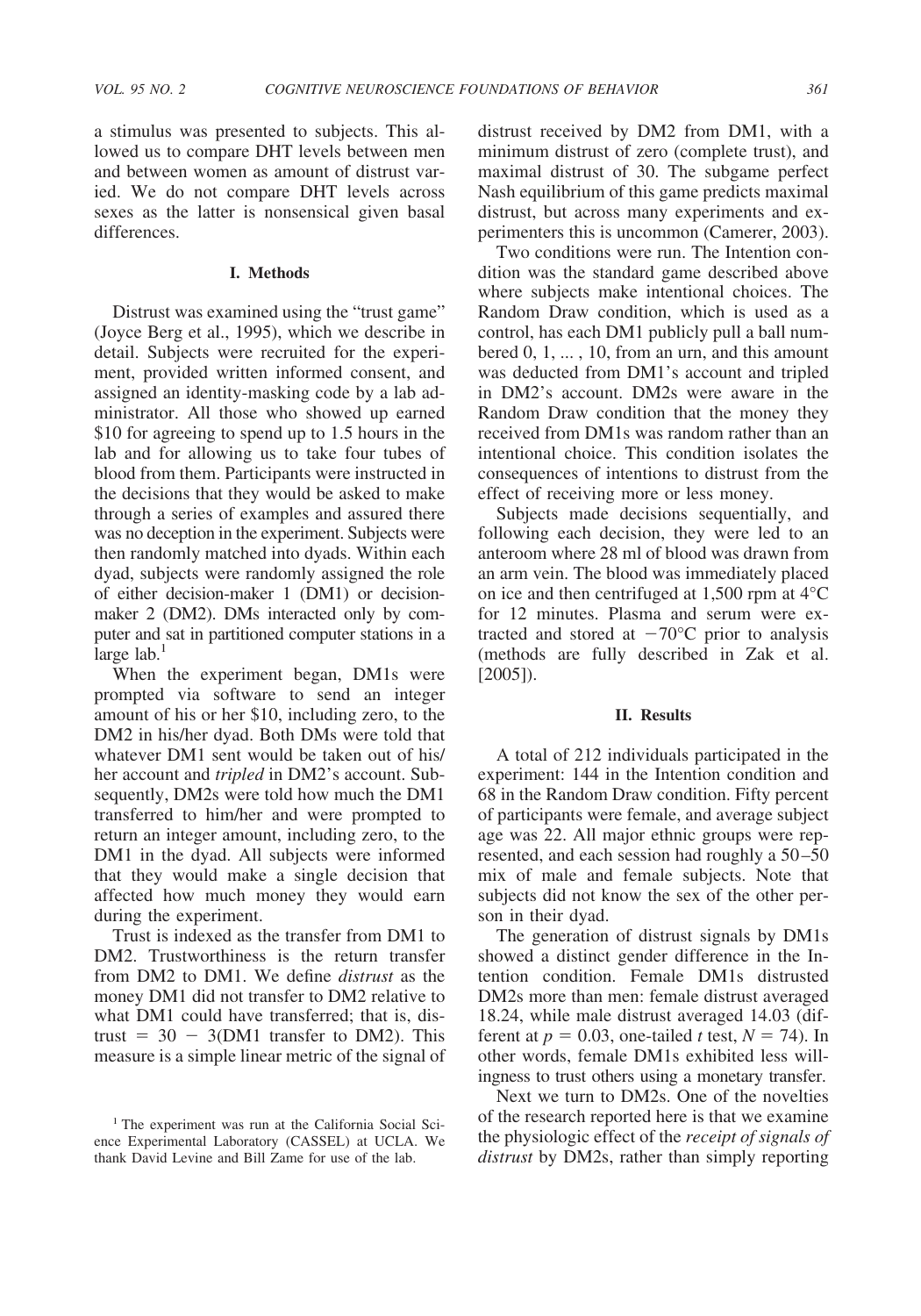

FIGURE 1. DHT LEVELS IN MALE AND FEMALE DM2S

DM2 behavior as in previous analyses of the trust game. Turning to our main result, we find a sex difference in the physiologic response to the receipt of distrust signals. Figure 1 depicts DHT levels in the Intention condition for men and women receiving a high distrust signal (distrust  $\geq$  15) versus a low signal (distrust  $\leq$  15), as well as DHT in the Random Draw condition. Average male DHT in the high-distrust group was 468.2 pg/ml, while males in the low-distrust group had an average DHT of 353.1 pg/ml (different at  $p = 0.02$ , one-tailed *t* test). DHT levels were also marginally greater in the male high-distrust group than DHT for men in the Random Draw condition ( $p = 0.06$ , one-tailed *t* test). There was no statistical difference between male DM2 DHT in the low-distrust group compared to the Random Draw condition (*p* 0.19, one-tailed *t* test). Note that the average transfers DM2s received in the Intention and Random Draw conditions were statistically identical ( $p = 0.34$ ,  $F$  test), so these results are not being driven by differences in the monetary transfer between the two conditions.

For females, DHT levels in DM2s did not differ between those who received a high distrust signal (mean 103.3 pg/ml) and those who received a low distrust signal (mean 86.0 pg/ml) (different at  $p = 0.17$ , one-tailed *t* test). These levels were not different than DHT for DM2

women in the Random Draw condition (mean 79.7 pg/ml) ( $p = 0.15$ , one-tailed *t* test).

The correlation between the distrust signal received and DHT for DM2 men in the Intention condition was positive and significant  $(r =$ 0.32,  $p = 0.05$ ). There is no relationship for DM2 males in the Random Draw condition between the distrust index and DHT (*r*  $-0.01, p = 0.52$ ). Likewise, DHT for DM2 women was unrelated to the received distrust signal ( $r = 0.10$ ,  $p = 0.91$ ).

Lastly, we asked if DHT was related to DM2 behaviors—their reactions to signals of distrust. Examining the percentage of money DM2s returned to DM1s (i.e., relative to what they received from DM1s) in the Intention condition, men sent back 25 percent while women gave back 42 percent (different at  $p = 0.008$ , one tailed *t* test). This suggests, but does not prove, that male behavior was influenced by the physiologic reaction they had to the signal of distrust. Surprisingly, even in the Random Draw condition that removed the intentional signal of distrust, female DM2s returned significantly more money to the DM1s in their dyads, \$4.67 (28 percent), while male DM2s returned only \$1.80 (10 percent; amounts different at  $p =$ 0.005).

The relationship between signals of distrust and T levels is substantially weaker in both men and women. As expected, for males the correlation between T and DHT was high  $(r = 0.42)$ , while the relationship in women was weaker  $(r = 0.24)$ . For neither men nor women was there a significant relationship between T and distrust among DM2s (males:  $r = -0.01$ ,  $p =$ 0.63; females:  $r = 0.00006$ ,  $p = 0.91$ ). This indicates that it is the bioactive metabolite of T, DHT, that responds to the receipt of signals of distrust in men.

#### **III. Discussion**

We have presented evidence that men and women produce and respond to signals of distrust differently. The sex differences in behavior we report are in line with those from other experiments that admit cooperative behaviors (Rachel Croson and Nancy Buchan, 1999; Catherine Eckel and Phillip Grossman, 2001). What we add to this literature is preliminary evidence for a physiologic driver for the ob-

*Notes:* DHT levels in male DH2s are proportional to the distrust signal they received; DHT levels in female DM2s responded only weakly to distrust signals and do not differ statistically from DHT levels in female DM2 controls. Error bars indicate  $\pm$ SE.